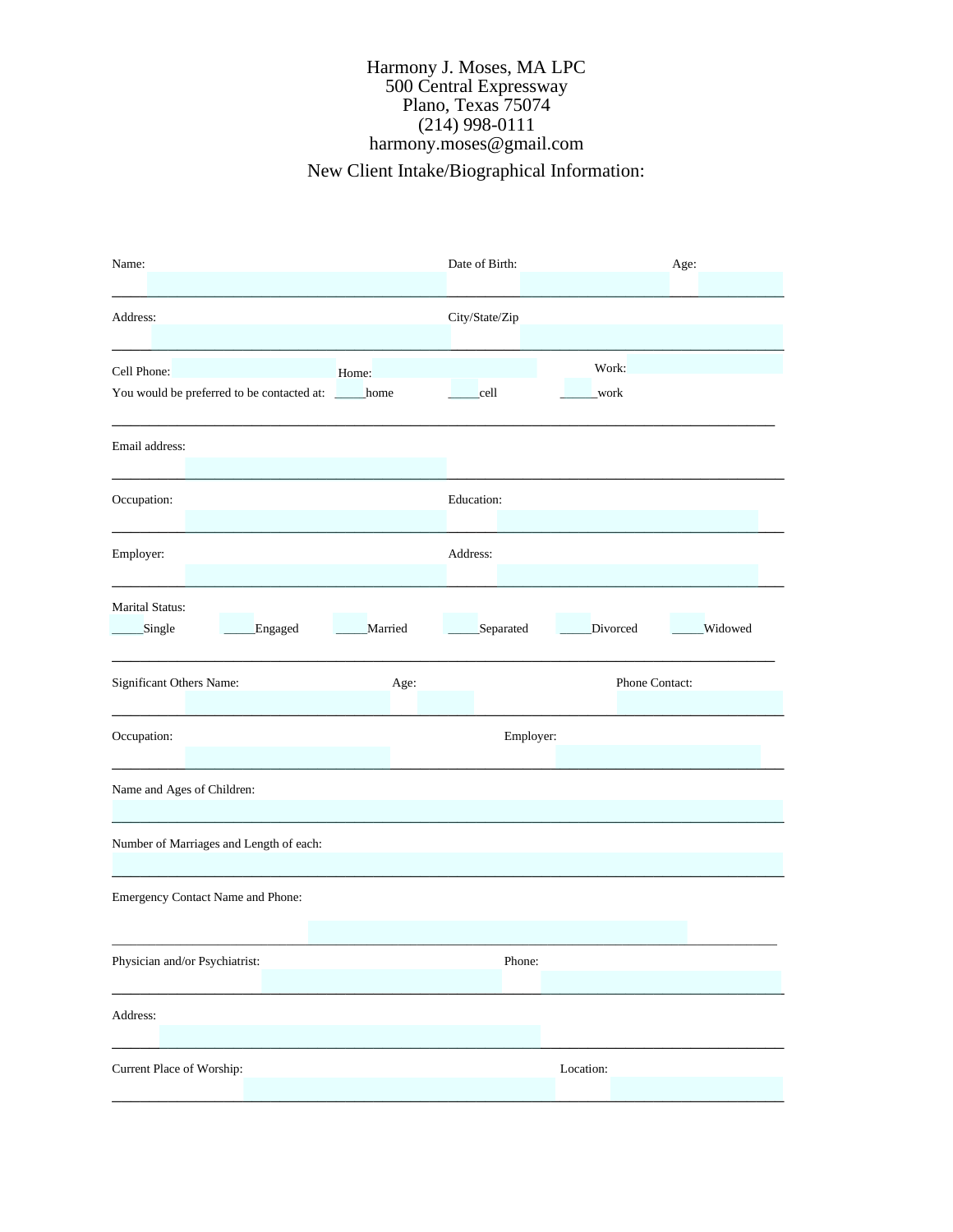### Harmony J. Moses, MA LPC 500 Central Expressway Plano, Texas 75074 (214) 998-0111 harmony.moses@gmail.com

Who suggested or referred you to counseling? (Check all that Apply)

|                                                                      | Self                 | Parent                                                                               | Friend Empolyer            |                      | <b>Physician</b>    | Other                            |             |
|----------------------------------------------------------------------|----------------------|--------------------------------------------------------------------------------------|----------------------------|----------------------|---------------------|----------------------------------|-------------|
|                                                                      |                      | Did you find my services via the internet?                                           |                            |                      |                     | Which search engine did you use? |             |
|                                                                      |                      | Please list all medications you are currently taking:                                |                            |                      |                     | List of recreational drug use:   |             |
| List previous mental/psychological diagnosis:                        |                      |                                                                                      |                            |                      |                     |                                  |             |
| PLEASE CIRCLE OR CHECK ALL THAT APPLY                                |                      |                                                                                      |                            |                      |                     |                                  |             |
| I have experienced or am experiencing:                               |                      |                                                                                      |                            |                      |                     |                                  |             |
|                                                                      |                      | *Extreme sadness or depression                                                       | *Anxiety or constant worry |                      | *ADHD               |                                  |             |
| *Severe mood swings<br>*Inability to control my behavior or feelings |                      |                                                                                      |                            |                      | *Drug/Alcohol abuse |                                  |             |
|                                                                      |                      | *I drink alcohol most days of the week or everyday *I am abusive in my relationships |                            |                      |                     | *Poor decision making            |             |
|                                                                      |                      | *I am or have been abused (physically, emotionally or sexually)                      |                            |                      | *Trauma             | *PTSD                            | *Infidelity |
|                                                                      |                      | *Trouble with the law or authority                                                   | *Sleep disturbances        |                      | *Intimacy           | *Divorce                         |             |
|                                                                      | *Loss of a loved one |                                                                                      | * Trouble 'fitting in'     | *Lack of self-esteem |                     | *Struggling with my spirituality |             |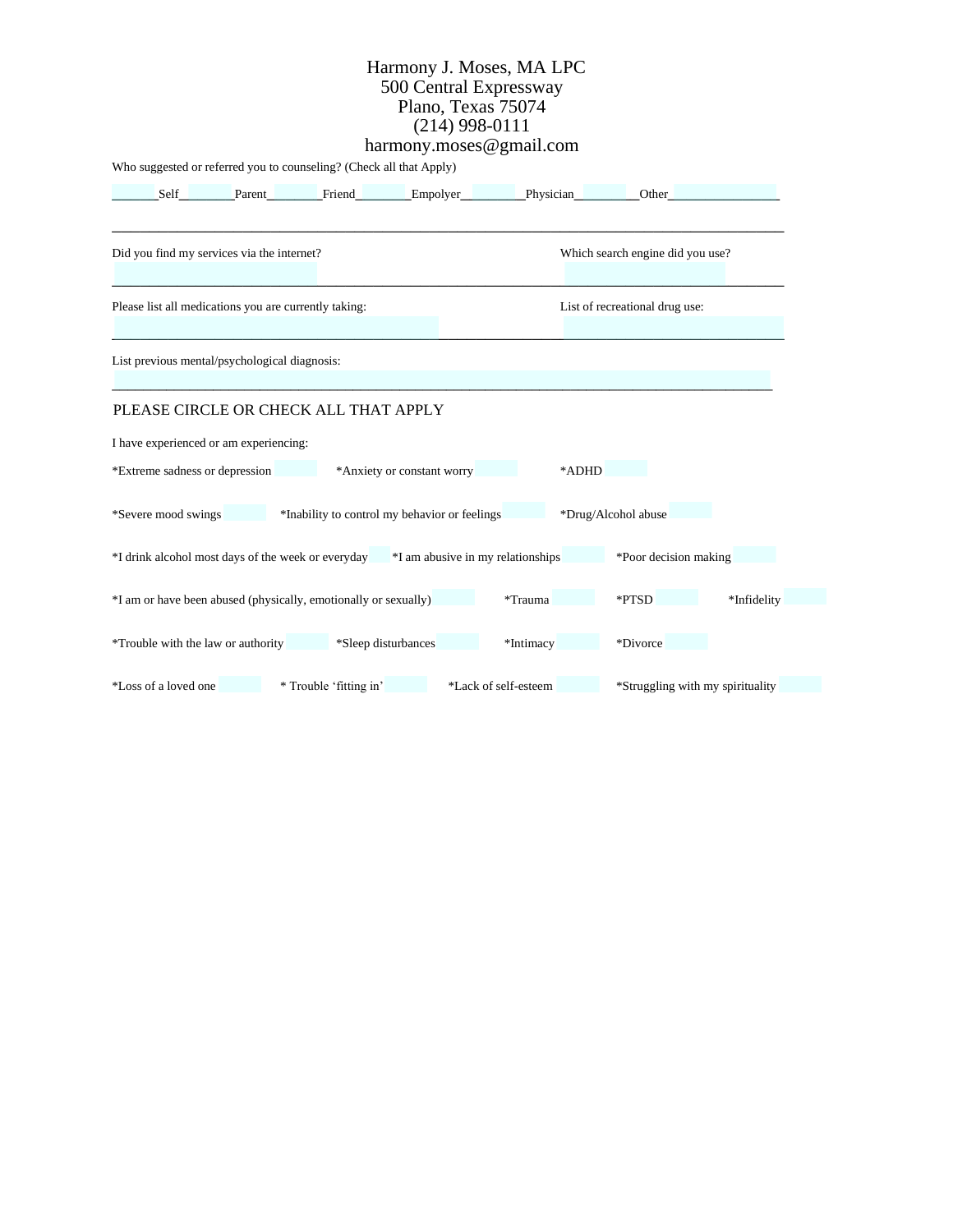# Client Rights and Responsibilities (3Pages):

Welcome to therapy! In an effort to help you make informed decisions about your therapy, I would like to tell you about my background and qualifications as a therapist and about your rights and responsibilities.

# **EDUCATION:**

Master of Arts in Counseling, Argosy University, Dallas, Texas Bachelor of Arts in Psychology, University of Texas Dallas, Brain and Behavioral Science, Dallas Texas

#### **METHOD OF TREATMENT:**

My method of treatment combines a holistic approach of both family systems therapy and psychodynamic therapy. This combination gives us the ability for deep unpacking and understanding of struggles that can be complicated and deeply rooted. This means that I look at most issues in the context of both family background and environment, and deeper dynamics of your traits, both learned and innate personality, and try to help you understand your thoughts, feelings and actions within your current dynamics. I take a positive approach to problems, believing that people are resilient and have tremendous abilities to address their life situations. It is my role as a therapist to help you understand the dynamics of your situation, how you got there, and to help you use your personal strengths to address your issues for desired growth.

#### **GOALS, RISKS, AND BENEFITS:**

There is always a risk of psychological side effects from psychotherapy. Sometimes symptoms worsen before they get better. Often therapy brings up painful emotions. Our goal is to confront issues and emotions together, and with time, to work through them. Other types of therapy, such as support groups or therapy groups, may also be appropriate in your situation.

## **LENGTH OF TREATMENT:**

Length of treatment is very difficult to predict. Each individual has unique strengths and weaknesses, and each problem is different from the next. It is my goal that each client will finish therapy in a timely manner, without unnecessary waste of time or money.

## **FEES:**

Our sessions will be 60 minutes long, we will end on time as a respect to both of our schedules, unless more time is available and agreed upon. Together we will decide how often you should come, therapy is a process and each client has different needs and issues. Each session costs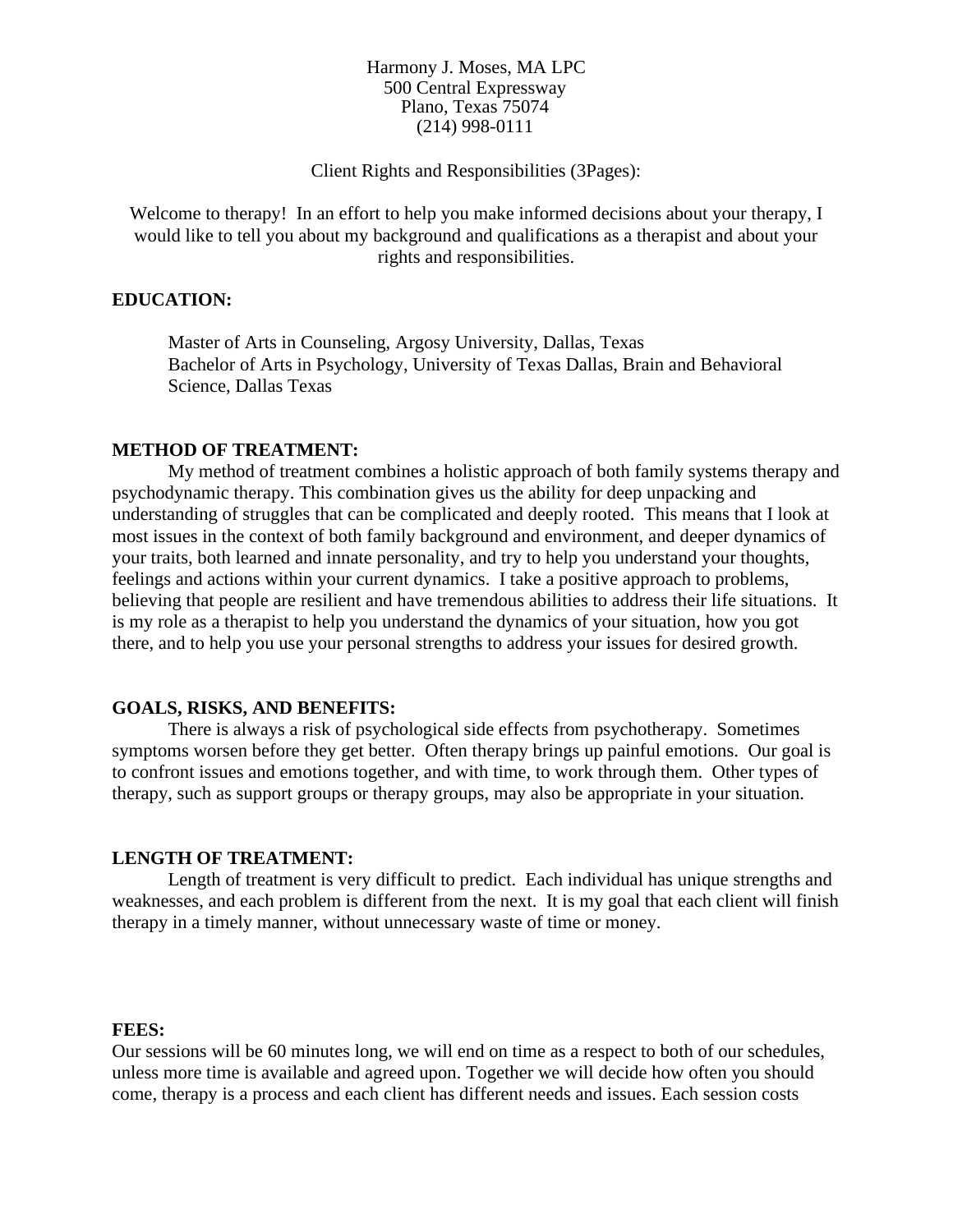\$150 per 60 min; \$225 per 90 min. In many cases, insurance will reimburse you for all or part of this fee. I do not file insurance claims for you. You must do this on your own. However, I will provide you with the appropriate documentation for you to give your insurance company. I ask that you pay in full at each session. You will be billed for missed sessions unless you call 24 hours in advance to cancel the appointment. (See document Guarantee of Payment) Exceptions will be made, of course in emergency situations.

By signing this agreement you authorize me to bill the following credit card provided on the "Guarantee of Payment Form" for outstanding balances.

If you the client requests, or the courts request or subpoena testimonial for any reason from me the provider, all costs of \$300 per hour will be your responsibility and paid to provider, Harmony J. Moses MA, LPC for length of time spent going to and from court and during court sessions, due upon receipt. A retainer will also be requested if deemed appropriate by the provider.

## **OUR RELATIONSHIP:**

Although you will be sharing personal things during the course of therapy, the tie between us is professional rather than personal. It is important to keep this relationship clear, so spending time with you socially, accepting phone calls from you at my home, or being friends on social media is inappropriate.

Sexual intimacy between a therapist and a client is always inappropriate and illegal. If this has happened to you in the past, you should file a complaint with the appropriate licensing agency.

## **YOUR RIGHT TO PRIVACY:**

I will not share the things you tell me without written permission from you. However, I can be forced to reveal our communications if:

- · I suspect child or elder abuse.
- I feel that there is a threat that you will harm yourself or others.
- · You become unable to take care of yourself and additional help is needed.
- There is a licensure board inquiry
- Legal matters are involved.

It is important in the field of psychotherapy to consult with other professionals about difficult cases. Therefore, it is possible that I will discuss your case with other therapists for the purpose of gaining information or insight about your situation. If this occurs, your name will not be revealed during these discussions. Your insurance company will sometimes contact me about the progress of treatment. The release form you sign at the outset of treatment allows me to discuss your case with them. I will respect your privacy within these limitations.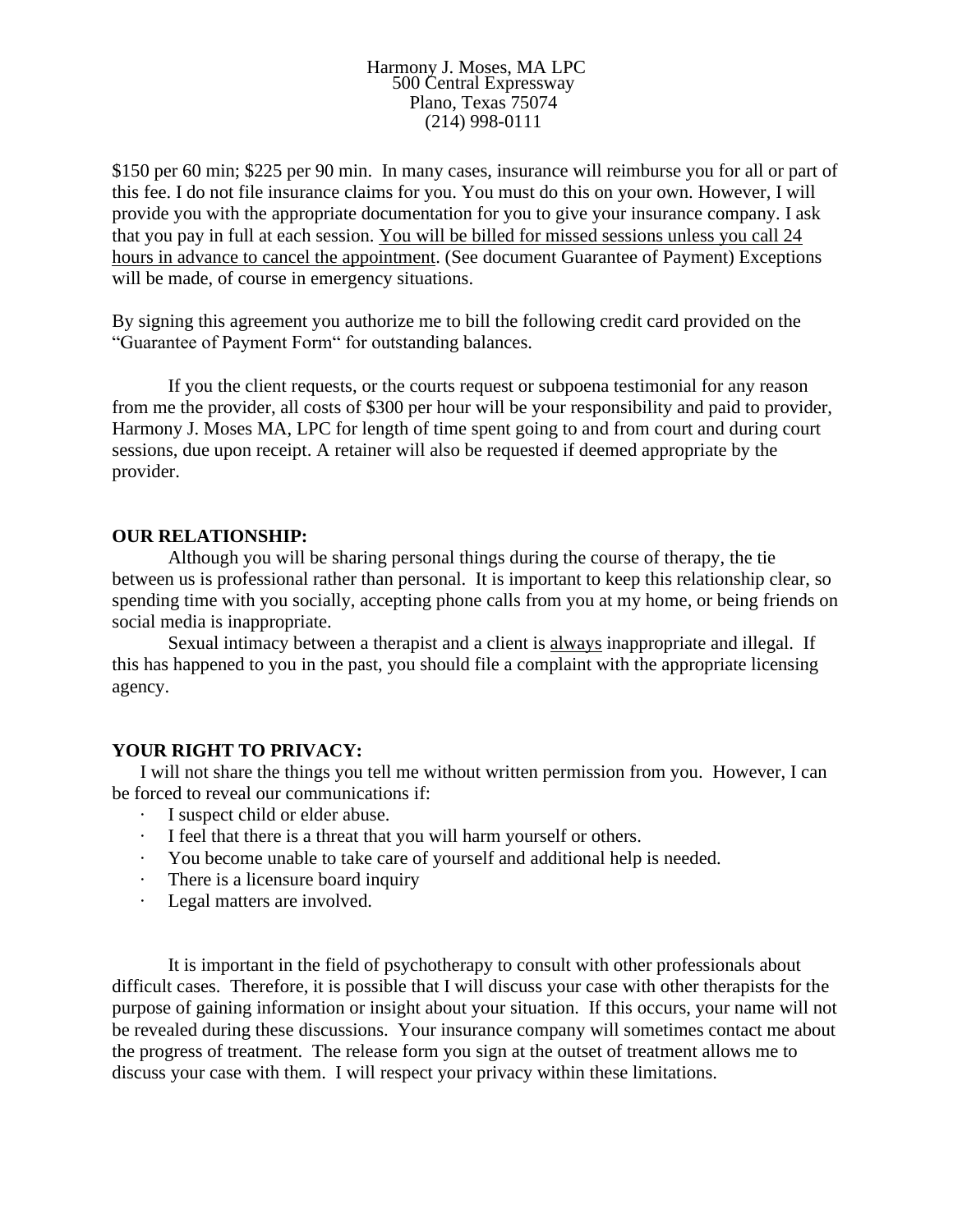# **EMERGENCIES:**

During office hours, you can reach me at 214.998.0111. In the event of a genuine emergency, you can contact me at 972.998.4852. If for some reason you cannot reach me, contact your physician, your local emergency room or the local police department when necessary and appropriate. It is your responsibility to seek the appropriate resources in emergency situations.

If you have any questions regarding your therapy, please feel free to ask.

I have read the preceding information and understand my rights and responsibilities as a client.

 $\overline{\phantom{a}}$  , and the contract of the contract of the contract of the contract of the contract of the contract of the contract of the contract of the contract of the contract of the contract of the contract of the contrac

**Client signature** Date

\_\_\_\_\_\_\_\_\_\_\_\_\_\_\_\_\_\_\_\_\_\_\_\_\_\_\_\_\_\_\_\_\_\_\_\_\_\_\_\_\_\_ \_\_\_\_\_\_\_\_\_\_\_\_\_ \_\_\_\_\_\_\_\_\_\_\_\_\_\_\_\_\_\_\_\_ *Harmony J. Moses* MA LPC

Therapist signature